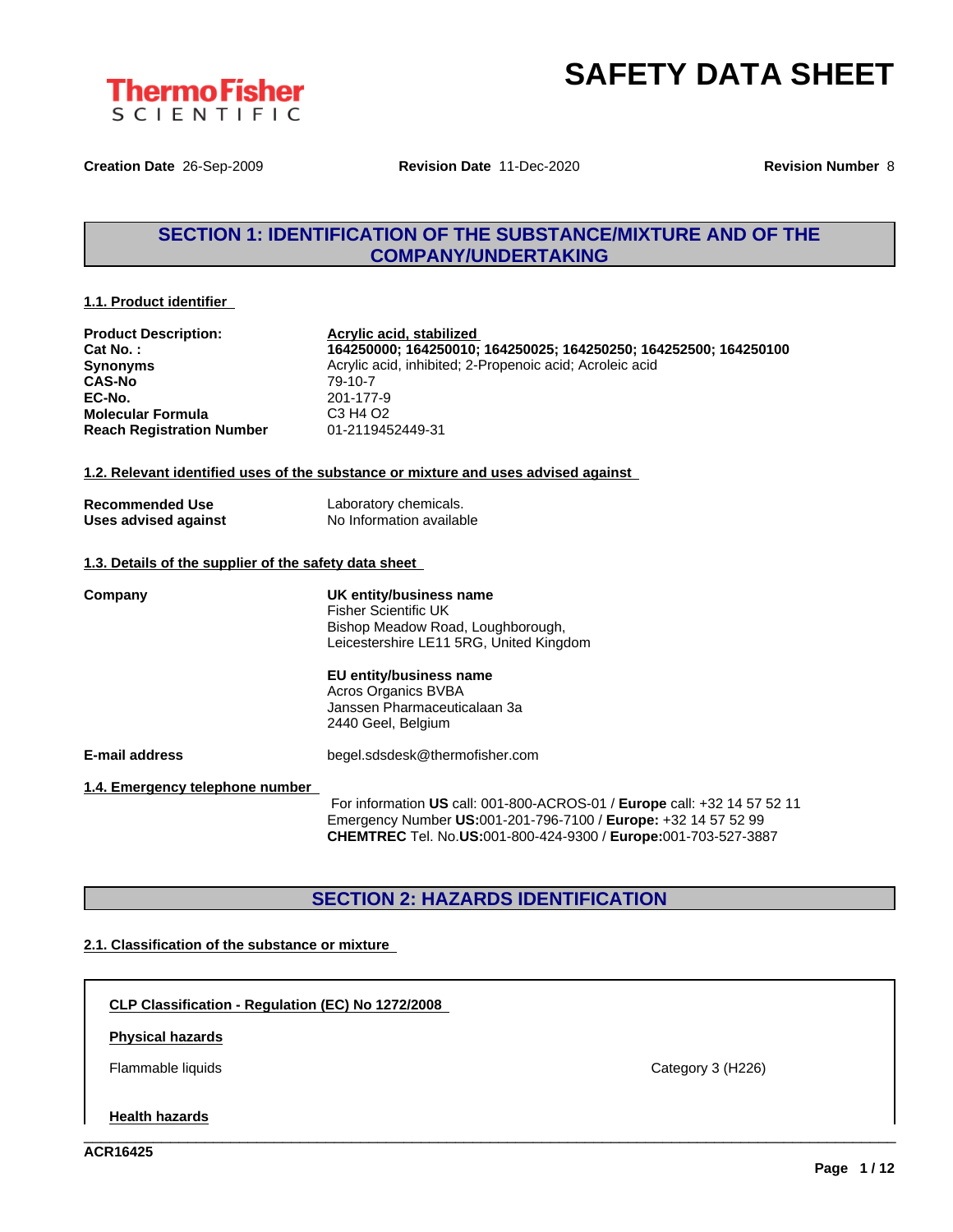Acute oral toxicity Category 4 (H302) Acute dermal toxicity **Category 4 (H312)** Acute Inhalation Toxicity - Vapors Category 4 (H332) Skin Corrosion/Irritation Category 1 A (H314) Serious Eye Damage/Eye Irritation **Category 1 (H318)** Category 1 (H318) Specific target organ toxicity - (single exposure) Category 3 (H335)

## **Environmental hazards**

Acute aquatic toxicity **Category 1** (H400)

\_\_\_\_\_\_\_\_\_\_\_\_\_\_\_\_\_\_\_\_\_\_\_\_\_\_\_\_\_\_\_\_\_\_\_\_\_\_\_\_\_\_\_\_\_\_\_\_\_\_\_\_\_\_\_\_\_\_\_\_\_\_\_\_\_\_\_\_\_\_\_\_\_\_\_\_\_\_\_\_\_\_\_\_\_\_\_\_\_\_\_\_\_\_ **Acrylic acid, stabilized Revision Date** 11-Dec-2020

*Full text of Hazard Statements: see section 16*



**Signal Word Danger**

### **Hazard Statements**

- H226 Flammable liquid and vapor
- H314 Causes severe skin burns and eye damage
- H335 May cause respiratory irritation
- H400 Very toxic to aquatic life
- H302 + H312 + H332 Harmful if swallowed, in contact with skin or if inhaled

## **Precautionary Statements**

P280 - Wear protective gloves/protective clothing/eye protection/face protection

P301 + P330 + P331 - IF SWALLOWED: rinse mouth. Do NOT induce vomiting

P302 + P350 - IF ON SKIN: Gently wash with plenty of soap and water

P305 + P351 + P338 - IF IN EYES: Rinse cautiously with water for several minutes. Remove contact lenses, if present and easy to do. Continue rinsing

P310 - Immediately call a POISON CENTER or doctor/physician

P210 - Keep away from heat, hot surfaces, sparks, open flames and other ignition sources. No smoking

P304 + P340 - IF INHALED: Remove victim to fresh air and keep atrest in a position comfortable for breathing

## **2.3. Other hazards**

Substance is not considered persistent, bioaccumulative and toxic (PBT) / very persistent and very bioaccumulative (vPvB)

**Stench** 

Toxic to terrestrial vertebrates

## **SECTION 3: COMPOSITION/INFORMATION ON INGREDIENTS**

**3.1. Substances**

| Component | CAC<br>.<br><b>CAS-No</b> | $-C-No.$ | Weight % | $T - T$<br>$\overline{\phantom{a}}$<br>EC) No<br>⊦ Requlation (E<br>Classification<br>$\sim$ |
|-----------|---------------------------|----------|----------|----------------------------------------------------------------------------------------------|
|           |                           |          |          |                                                                                              |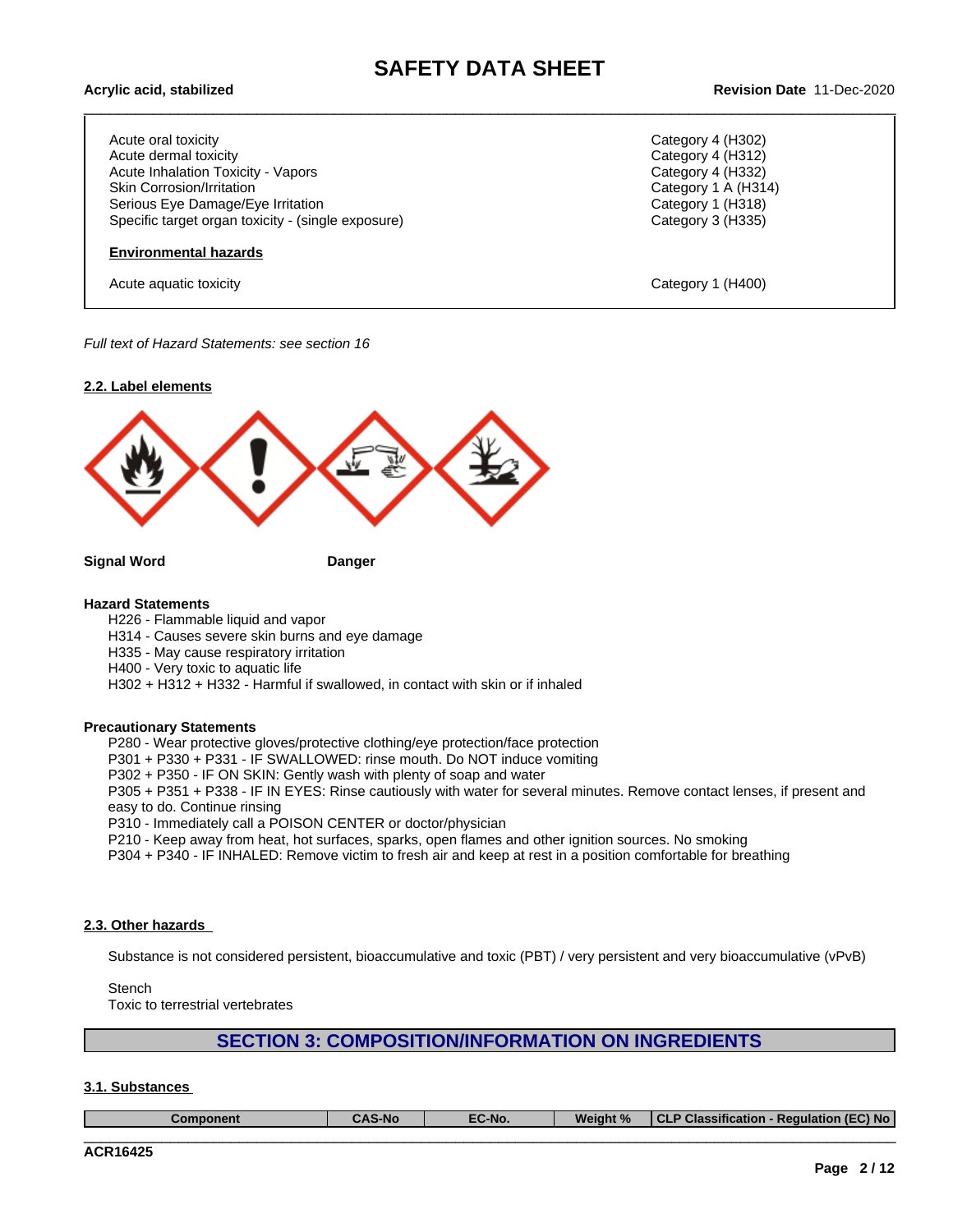# **SAFETY DATA SHEET**<br>Revision Date 11-Dec-2020

# \_\_\_\_\_\_\_\_\_\_\_\_\_\_\_\_\_\_\_\_\_\_\_\_\_\_\_\_\_\_\_\_\_\_\_\_\_\_\_\_\_\_\_\_\_\_\_\_\_\_\_\_\_\_\_\_\_\_\_\_\_\_\_\_\_\_\_\_\_\_\_\_\_\_\_\_\_\_\_\_\_\_\_\_\_\_\_\_\_\_\_\_\_\_ **Acrylic acid, stabilized Revision Date** 11-Dec-2020

|                 |          |                   |             | 1272/2008              |
|-----------------|----------|-------------------|-------------|------------------------|
| Acrylic acid    | 79-10-7  | EEC No. 201-177-9 | >95         | Acute Tox. 4 (H302)    |
|                 |          |                   |             | Acute Tox. 4 (H312)    |
|                 |          |                   |             | Acute Tox. 4 (H332)    |
|                 |          |                   |             | Skin Corr. 1A (H314)   |
|                 |          |                   |             | Eye Dam. 1 (H318)      |
|                 |          |                   |             | Aquatic Acute 1 (H400) |
|                 |          |                   |             | Flam. Lig. 3 (H226)    |
|                 |          |                   |             | STOT SE 3 (H335)       |
| 4-Methoxyphenol | 150-76-5 | EEC No. 205-769-8 | 0.018-0.022 | Acute Tox. 4 (H302)    |
|                 |          |                   |             | Skin Sens. 1 (H317)    |
|                 |          |                   |             | Eye Irrit. 2 (H319)    |

| Component    | <b>Specific concentration limits</b><br>(SCL's) | <b>M-Factor</b> | <b>Component notes</b> |
|--------------|-------------------------------------------------|-----------------|------------------------|
| Acrylic acid | STOT SE $3::C>=1\%$                             |                 |                        |

| <b>Reach Registration Number</b> | -2119452449-31<br><b>n</b> 1 |
|----------------------------------|------------------------------|
|                                  |                              |

### *Full text of Hazard Statements: see section 16*

## **SECTION 4: FIRST AID MEASURES**

## **4.1. Description of first aid measures**

|                                                                  | <b>SECTION 5: FIREFIGHTING MEASURES</b>                                                                                                                                                                                                                                                                                                                                                                                     |
|------------------------------------------------------------------|-----------------------------------------------------------------------------------------------------------------------------------------------------------------------------------------------------------------------------------------------------------------------------------------------------------------------------------------------------------------------------------------------------------------------------|
| <b>Notes to Physician</b>                                        | Treat symptomatically.                                                                                                                                                                                                                                                                                                                                                                                                      |
|                                                                  | 4.3. Indication of any immediate medical attention and special treatment needed                                                                                                                                                                                                                                                                                                                                             |
|                                                                  | Difficulty in breathing. Causes burns by all exposure routes. . Symptoms of overexposure<br>may be headache, dizziness, tiredness, nausea and vomiting: Product is a corrosive<br>material. Use of gastric lavage or emesis is contraindicated. Possible perforation of<br>stomach or esophagus should be investigated: Ingestion causes severe swelling, severe<br>damage to the delicate tissue and danger of perforation |
| 4.2. Most important symptoms and effects, both acute and delayed |                                                                                                                                                                                                                                                                                                                                                                                                                             |
| <b>Self-Protection of the First Aider</b>                        | Ensure that medical personnel are aware of the material(s) involved, take precautions to<br>protect themselves and prevent spread of contamination.                                                                                                                                                                                                                                                                         |
| <b>Inhalation</b>                                                | Remove to fresh air. If breathing is difficult, give oxygen. Do not use mouth-to-mouth<br>method if victim ingested or inhaled the substance; give artificial respiration with the aid of a<br>pocket mask equipped with a one-way valve or other proper respiratory medical device.<br>Immediate medical attention is required.                                                                                            |
| Ingestion                                                        | Do NOT induce vomiting. Call a physician or poison control center immediately.                                                                                                                                                                                                                                                                                                                                              |
| <b>Skin Contact</b>                                              | Wash off immediately with soap and plenty of water while removing all contaminated<br>clothes and shoes. Immediate medical attention is required.                                                                                                                                                                                                                                                                           |
| <b>Eve Contact</b>                                               | Rinse immediately with plenty of water, also under the eyelids, for at least 15 minutes.<br>Immediate medical attention is required.                                                                                                                                                                                                                                                                                        |

\_\_\_\_\_\_\_\_\_\_\_\_\_\_\_\_\_\_\_\_\_\_\_\_\_\_\_\_\_\_\_\_\_\_\_\_\_\_\_\_\_\_\_\_\_\_\_\_\_\_\_\_\_\_\_\_\_\_\_\_\_\_\_\_\_\_\_\_\_\_\_\_\_\_\_\_\_\_\_\_\_\_\_\_\_\_\_\_\_\_\_\_\_\_

## **5.1. Extinguishing media**

## **Suitable Extinguishing Media**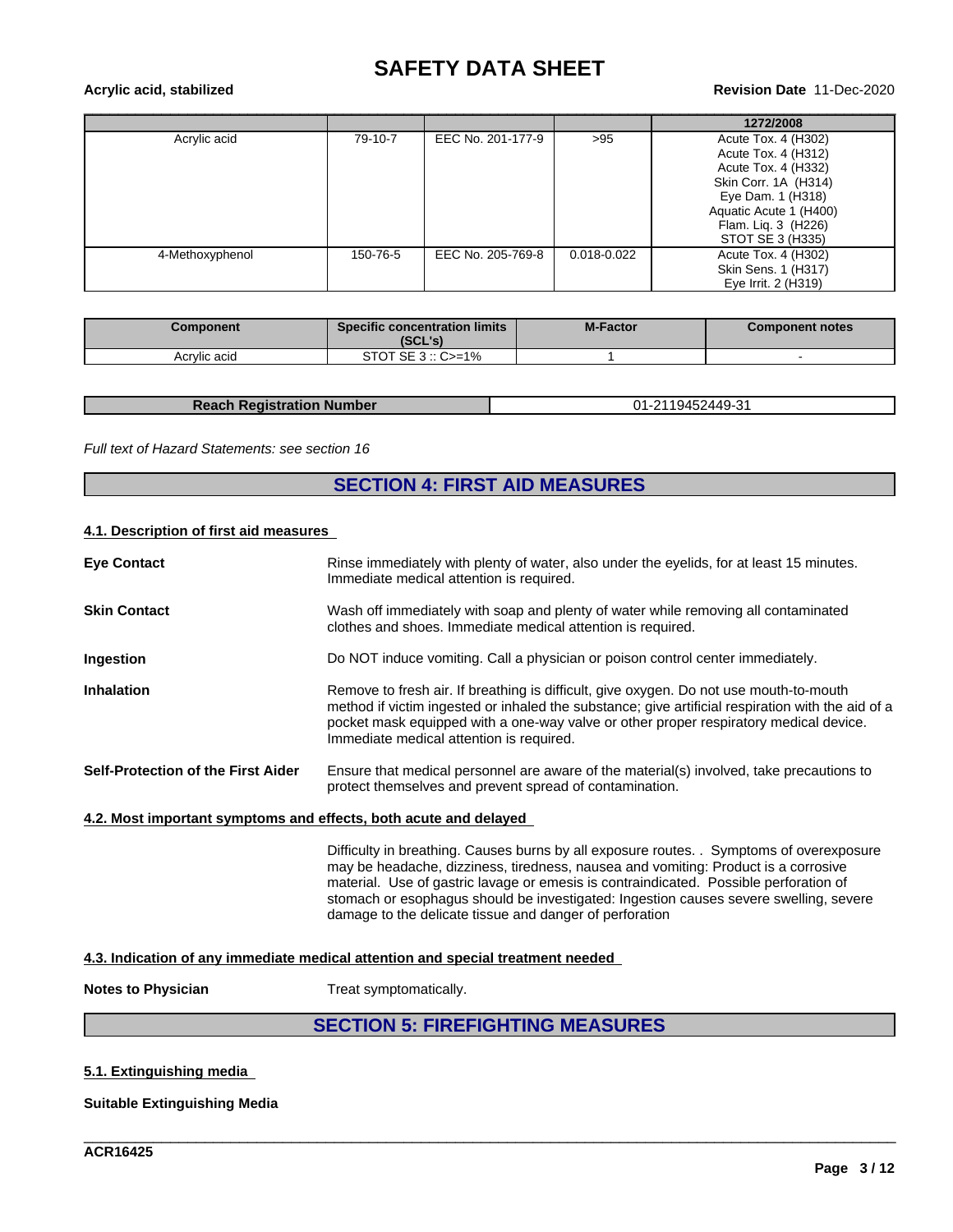Carbon dioxide (CO 2). Dry chemical. Water mist may be used to cool closed containers. Chemical foam. Water mist may be used to cool closed containers.

## **Extinguishing media which must not be used for safety reasons**

No information available.

## **5.2. Special hazards arising from the substance or mixture**

Flammable. Corrosive material. Risk of ignition. Vapors may form explosive mixtures with air. Vapors may travel to source of ignition and flash back. Containers may explode when heated. Thermal decomposition can lead to release of irritating gases and vapors. Keep product and empty container away from heat and sources of ignition. Vapors may form explosive mixtures with air. Do not allow run-off from fire-fighting to enter drains or water courses.

## **Hazardous Combustion Products**

Carbon monoxide (CO), Carbon dioxide (CO2).

## **5.3. Advice for firefighters**

As in any fire, wear self-contained breathing apparatus pressure-demand, MSHA/NIOSH (approved or equivalent) and full protective gear.

## **SECTION 6: ACCIDENTAL RELEASE MEASURES**

## **6.1. Personal precautions, protective equipment and emergency procedures**

Wear self-contained breathing apparatus and protective suit. Evacuate personnel to safe areas. Remove all sources of ignition. Do not get in eyes, on skin, or on clothing. Take precautionary measures against static discharges.

### **6.2. Environmental precautions**

Do not flush into surface water or sanitary sewer system. Do not allow material to contaminate ground water system. Prevent product from entering drains. Local authorities should be advised if significant spillages cannot be contained. See Section 12 for additional Ecological Information. Avoid release to the environment. Collect spillage.

## **6.3. Methods and material for containment and cleaning up**

Wear self-contained breathing apparatus and protective suit. Remove all sources of ignition. Soak up with inert absorbent material. Keep in suitable, closed containers for disposal. Use spark-proof tools and explosion-proof equipment.

## **6.4. Reference to other sections**

Refer to protective measures listed in Sections 8 and 13.

## **SECTION 7: HANDLING AND STORAGE**

## **7.1. Precautions for safe handling**

Use only under a chemical fume hood. Wear personal protective equipment/face protection. Do not get in eyes, on skin, or on clothing. Do not breathe mist/vapors/spray. Do not ingest. If swallowed then seek immediate medical assistance. Use spark-proof tools and explosion-proof equipment. Keep away from open flames, hot surfaces and sources of ignition. Take precautionary measures against static discharges. Use only non-sparking tools.

## **Hygiene Measures**

Handle in accordance with good industrial hygiene and safety practice. Keep away from food, drink and animal feeding stuffs. Do not eat, drink or smoke when using this product. Remove and wash contaminated clothing and gloves, including the inside, before re-use. Wash hands before breaks and after work.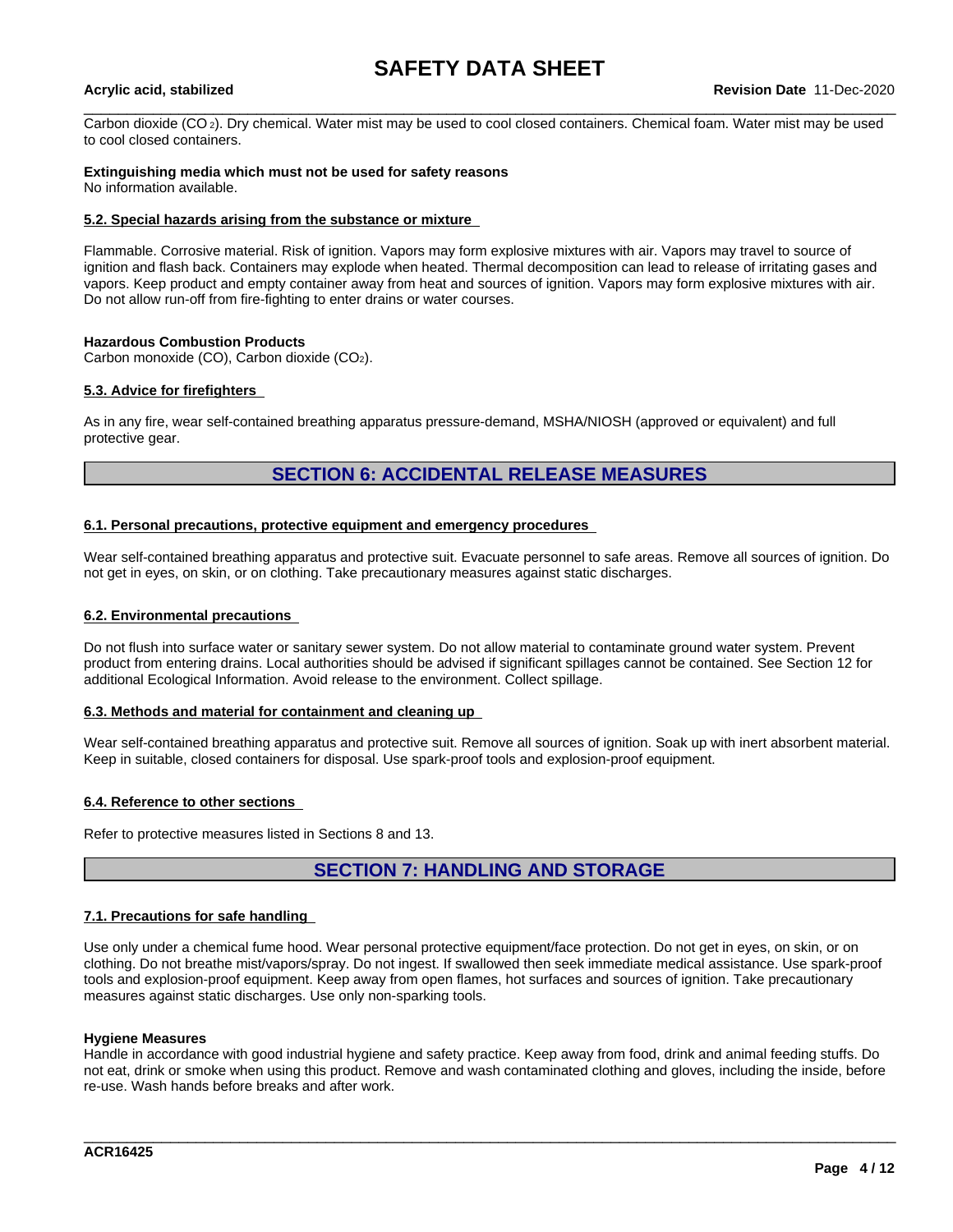## **7.2. Conditions for safe storage, including any incompatibilities**

Keep away from heat, sparks and flame. Keep at temperatures between 15 ° and 25 °C. Store indoors. May form explosive peroxides. Regularly check inhibitor levels to maintain peroxide levels below 1%. Keep container tightly closed in a dry and well-ventilated place.

#### **Technical Rules for Hazardous Substances (TRGS) 510 Storage Class (LGK) (Germany)** Class 3

## **7.3. Specific end use(s)**

Use in laboratories

## **SECTION 8: EXPOSURE CONTROLS/PERSONAL PROTECTION**

#### **8.1. Control parameters**

#### **Exposure limits**

List source(s): **IRE -** 2018 Code of Practice for the Chemical Agents Regulations, Schedule 1. Published by the Health and Safety Authority

| Component       | The United Kingdom                | <b>European Union</b>            | <b>Ireland</b>                   |
|-----------------|-----------------------------------|----------------------------------|----------------------------------|
| Acrylic acid    | STEL: 20 ppm 15 min               | TWA: $29 \text{ mg/m}^3$ (15min) | TWA: 10 ppm 8 hr.                |
|                 | STEL: 59 mg/m <sup>3</sup> 15 min | TWA: 10 ppm (15min)              | TWA: 29 mg/m <sup>3</sup> 8 hr.  |
|                 | TWA: $10$ ppm $8$ hr              | STEL: 59 mg/m <sup>3</sup> (8h)  | STEL: 20 ppm 15 min              |
|                 | TWA: 29 mg/m $3$ 8 hr             | STEL: 20 ppm (8h)                | STEL: 59 mg/m $3$ 15 min         |
| 4-Methoxyphenol |                                   |                                  | TWA: 5 mg/m <sup>3</sup> 8 hr.   |
|                 |                                   |                                  | STEL: $15 \text{ mg/m}^3$ 15 min |

#### **Biological limit values**

This product, as supplied, does not contain any hazardous materials with biological limits established by the region specific regulatory bodies

#### **Monitoring methods**

BS EN 14042:2003 Title Identifier: Workplace atmospheres. Guide for the application and use of procedures for the assessment of exposure to chemical and biological agents.

MDHS70 General methods for sampling airborne gases and vapours

MDHS 88 Volatile organic compounds in air. Laboratory method using diffusive samplers, solvent desorption and gas chromatography

MDHS 96 Volatile organic compounds in air - Laboratory method using pumped solid sorbent tubes, solvent desorption and gas chromatography

### **Derived No Effect Level (DNEL)** Workers

| Route of exposure | Acute effects (local) | <b>Acute effects</b><br>(systemic) | <b>Chronic effects</b><br>(local) | <b>Chronic effects</b><br>(systemic) |
|-------------------|-----------------------|------------------------------------|-----------------------------------|--------------------------------------|
| Oral              |                       |                                    |                                   |                                      |
| Dermal            | 1 mg/cm2              |                                    |                                   |                                      |
| <b>Inhalation</b> | $30 \text{ mg/m}^3$   |                                    |                                   |                                      |

\_\_\_\_\_\_\_\_\_\_\_\_\_\_\_\_\_\_\_\_\_\_\_\_\_\_\_\_\_\_\_\_\_\_\_\_\_\_\_\_\_\_\_\_\_\_\_\_\_\_\_\_\_\_\_\_\_\_\_\_\_\_\_\_\_\_\_\_\_\_\_\_\_\_\_\_\_\_\_\_\_\_\_\_\_\_\_\_\_\_\_\_\_\_

**Predicted No Effect Concentration** See values below. **(PNEC)**

| <b>Fresh water</b>          | $0.003 \text{ mq/l}$ |
|-----------------------------|----------------------|
| <b>Fresh water sediment</b> | 0,0236 mg/kg dw      |
| <b>Marine water</b>         | $0,0003$ mg/l        |
| <b>Water Intermittent</b>   | $0,0013$ mg/l        |
| Soil (Agriculture)          | 1 mg/kg dw           |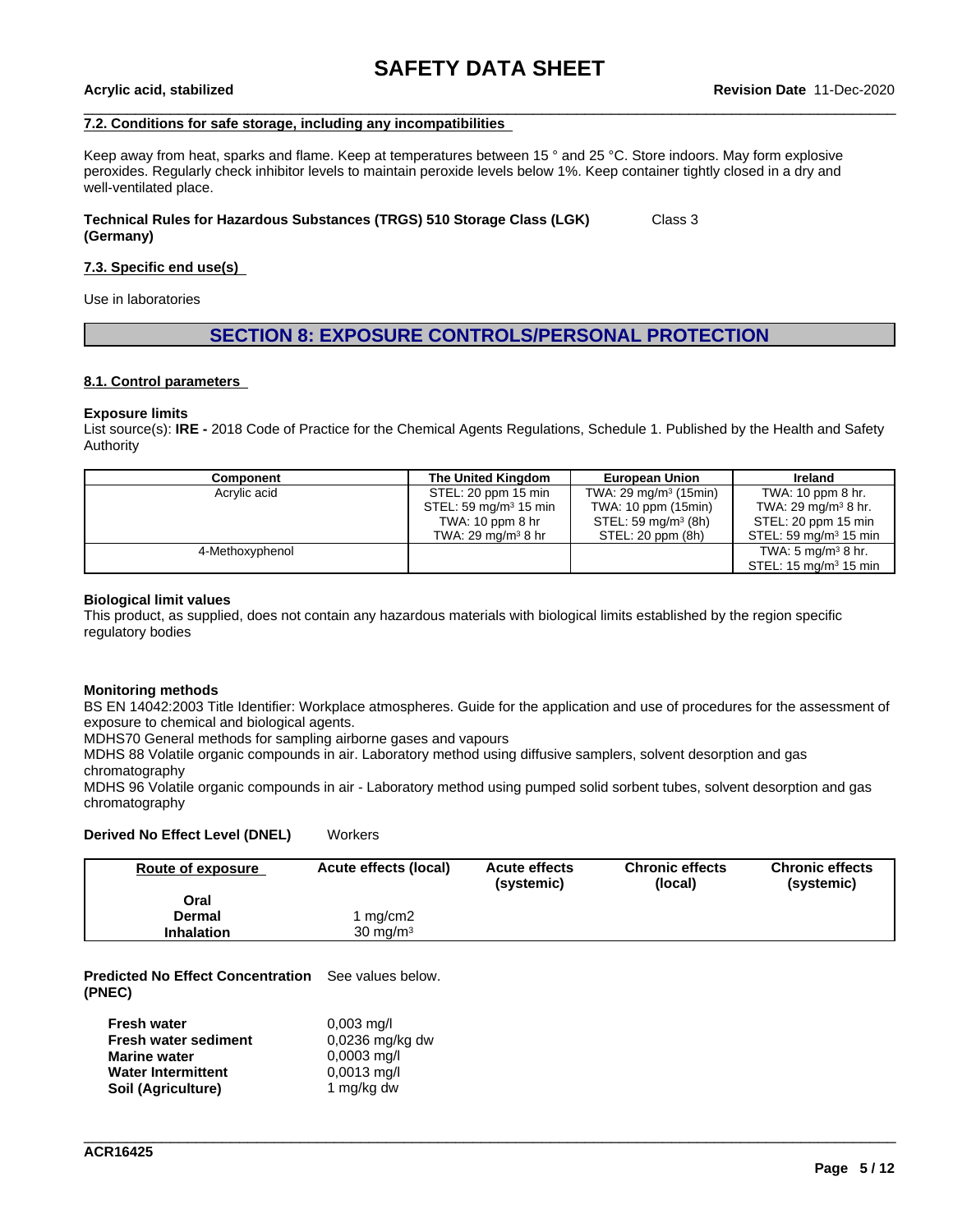## **8.2. Exposure controls**

### **Engineering Measures**

Use only under a chemical fume hood. Use explosion-proof electrical/ventilating/lighting/equipment. Ensure that eyewash stations and safety showers are close to the workstation location. Ensure adequate ventilation, especially in confined areas. Wherever possible, engineering control measures such as the isolation or enclosure of the process, the introduction of process or equipment changes to minimise release or contact, and the use of properly designed ventilation systems, should be adopted to control hazardous materials at source

## **Personal protective equipment**

| <b>Eve Protection</b> | Wear safety glasses with side shields (or goggles) Goggles (European standard - EN 166) |
|-----------------------|-----------------------------------------------------------------------------------------|
|                       |                                                                                         |

| <b>Hand Protection</b> | Protective gloves |  |
|------------------------|-------------------|--|
|------------------------|-------------------|--|

| <b>Glove material</b><br>Nitrile rubber<br>Neoprene<br>Natural rubber<br><b>PVC</b> | <b>Breakthrough time</b><br>See manufacturers<br>recommendations | <b>Glove thickness</b><br>$\overline{\phantom{0}}$ | <b>EU standard</b><br>EN 374 | <b>Glove comments</b><br>(minimum requirement)                           |
|-------------------------------------------------------------------------------------|------------------------------------------------------------------|----------------------------------------------------|------------------------------|--------------------------------------------------------------------------|
| Skin and body protection                                                            |                                                                  |                                                    |                              | Wear appropriate protective gloves and clothing to prevent skin exposure |

Inspect gloves before use.

Please observe the instructions regarding permeability and breakthrough time which are provided by the supplier of the gloves. (Refer to manufacturer/supplier for information)

Ensure gloves are suitable for the task: Chemical compatability, Dexterity, Operational conditions, User susceptibility, e.g. sensitisation effects, also take into consideration the specific local conditions under which the product is used, such as the danger of cuts, abrasion.

Remove gloves with care avoiding skin contamination.

| <b>Respiratory Protection</b>          | When workers are facing concentrations above the exposure limit they must use<br>appropriate certified respirators.<br>To protect the wearer, respiratory protective equipment must be the correct fit and be used<br>and maintained properly                                                                              |
|----------------------------------------|----------------------------------------------------------------------------------------------------------------------------------------------------------------------------------------------------------------------------------------------------------------------------------------------------------------------------|
| Large scale/emergency use              | Use a NIOSH/MSHA or European Standard EN 136 approved respirator if exposure limits<br>are exceeded or if irritation or other symptoms are experienced<br>Recommended Filter type: Organic gases and vapours filter Type A Brown conforming to<br>EN14387                                                                  |
| <b>Small scale/Laboratory use</b>      | Use a NIOSH/MSHA or European Standard EN 149:2001 approved respirator if exposure<br>limits are exceeded or if irritation or other symptoms are experienced.<br>Recommended half mask:- Valve filtering: EN405; or; Half mask: EN140; plus filter, EN<br>141<br>When RPE is used a face piece Fit Test should be conducted |
| <b>Environmental exposure controls</b> | Prevent product from entering drains. Do not allow material to contaminate ground water                                                                                                                                                                                                                                    |

system. Local authorities should be advised if significant spillages cannot be contained.

## **SECTION 9: PHYSICAL AND CHEMICAL PROPERTIES**

## **9.1. Information on basic physical and chemical properties**

| <b>Physical State</b>      | Liquid            |      |
|----------------------------|-------------------|------|
| Appearance                 | Colorless         |      |
| Odor                       | Stench            |      |
| <b>Odor Threshold</b>      | No data available |      |
| <b>Melting Point/Range</b> | 13 °C / 55.4 °F   |      |
| <b>Softening Point</b>     | No data available |      |
| <b>Boiling Point/Range</b> | 139 °C / 282.2 °F | @ 76 |

 $@ 760$  mmHg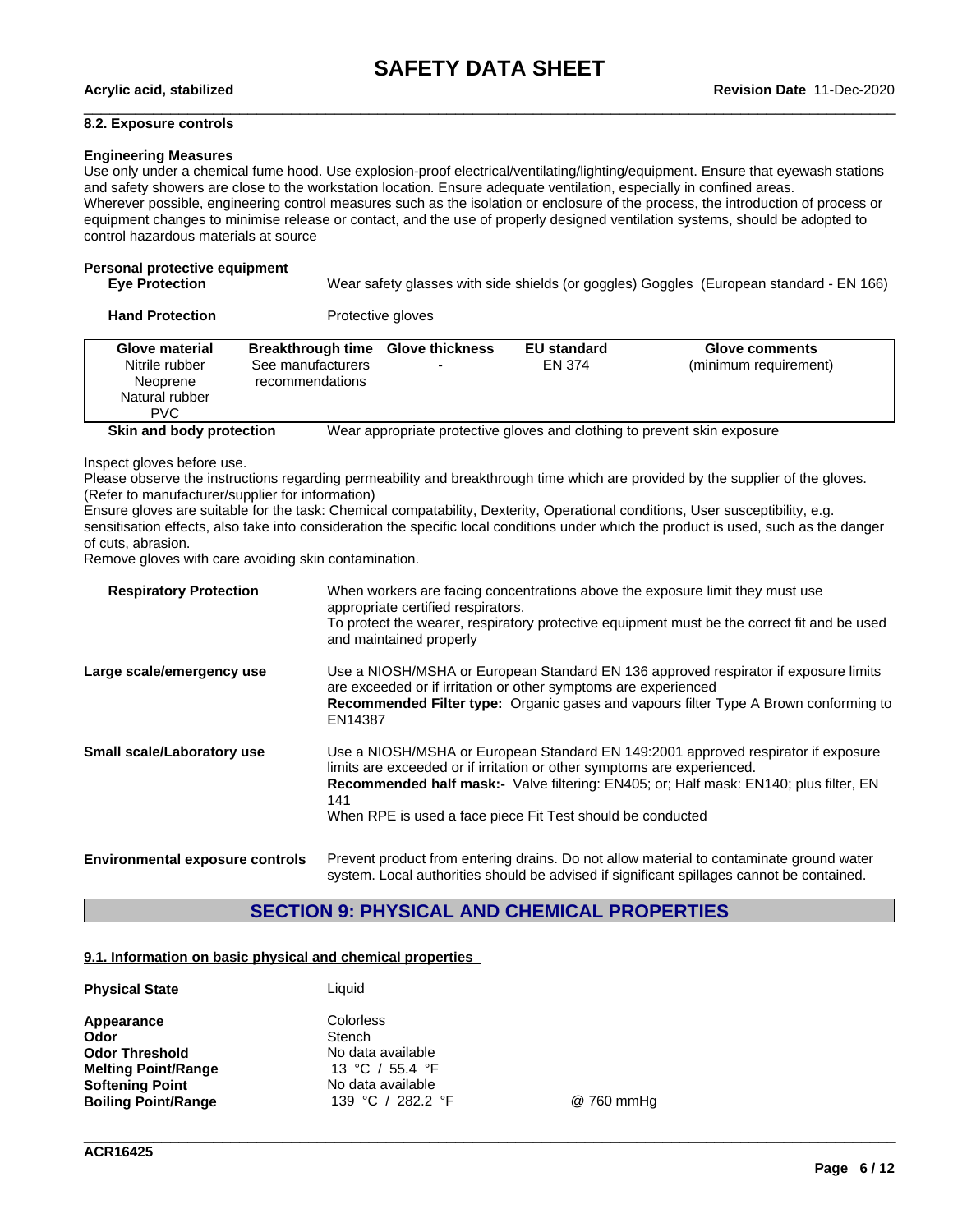# **SAFETY DATA SHEET**<br>Revision Date 11-Dec-2020

| Acrylic acid, stabilized                       |                                        | <b>Revision Date 11-Dec-2020</b>         |
|------------------------------------------------|----------------------------------------|------------------------------------------|
| <b>Flammability (liquid)</b>                   | Flammable                              | On basis of test data                    |
| <b>Flammability (solid,gas)</b>                | Not applicable                         | Liquid                                   |
| <b>Explosion Limits</b>                        | Lower 2 Vol%                           |                                          |
|                                                | Upper 15.9 Vol%                        |                                          |
| <b>Flash Point</b>                             | 48 °C / 118.4 °F                       | <b>Method -</b> No information available |
| <b>Autoignition Temperature</b>                | 374 °C / 705.2 °F                      |                                          |
| <b>Decomposition Temperature</b>               | No data available                      |                                          |
| рH                                             | $1.0 - 2$                              |                                          |
| <b>Viscosity</b>                               | 1.3<br>mPa s at 20 $^{\circ}$ C        |                                          |
| <b>Water Solubility</b>                        | <b>Miscible</b>                        |                                          |
| Solubility in other solvents                   | No information available               |                                          |
| <b>Partition Coefficient (n-octanol/water)</b> |                                        |                                          |
| <b>Component</b>                               | log Pow                                |                                          |
| Acrylic acid                                   | 0.46                                   |                                          |
| 4-Methoxyphenol                                | 1.3                                    |                                          |
| <b>Vapor Pressure</b>                          | @ 3.8 mbar °C 20                       |                                          |
| Density / Specific Gravity                     | 1.050                                  |                                          |
| <b>Bulk Density</b>                            | Not applicable                         | Liquid                                   |
| <b>Vapor Density</b>                           | $2.48$ (Air = 1.0)                     | $(Air = 1.0)$                            |
| <b>Particle characteristics</b>                | Not applicable (liquid)                |                                          |
| 9.2. Other information                         |                                        |                                          |
| <b>Molecular Formula</b>                       | C3 H4 O2                               |                                          |
| <b>Molecular Weight</b>                        | 72.06                                  |                                          |
| <b>Explosive Properties</b>                    | explosive air/vapour mixtures possible |                                          |
|                                                |                                        |                                          |

## **SECTION 10: STABILITY AND REACTIVITY**

| 10.1. Reactivity                                              | <b>Yes</b>                                                                                                                                                  |
|---------------------------------------------------------------|-------------------------------------------------------------------------------------------------------------------------------------------------------------|
| 10.2. Chemical stability                                      | Hazardous polymerization may occur. May form explosive peroxides on prolonged storage.<br>Hygroscopic.                                                      |
| 10.3. Possibility of hazardous reactions                      |                                                                                                                                                             |
| <b>Hazardous Polymerization</b><br><b>Hazardous Reactions</b> | Hazardous polymerization may occur.<br>No information available.                                                                                            |
| 10.4. Conditions to avoid                                     | Excess heat. Exposure to light. Incompatible products. Keep away from open flames, hot<br>surfaces and sources of ignition. Exposure to moist air or water. |
| 10.5. Incompatible materials                                  | Strong oxidizing agents. Strong bases. oxygen. Peroxides. Halogens. Aldehydes. Amines.<br>Acid anhydrides.                                                  |
| 10.6. Hazardous decomposition products                        | Carbon monoxide (CO). Carbon dioxide (CO2).                                                                                                                 |

## **SECTION 11: TOXICOLOGICAL INFORMATION**

\_\_\_\_\_\_\_\_\_\_\_\_\_\_\_\_\_\_\_\_\_\_\_\_\_\_\_\_\_\_\_\_\_\_\_\_\_\_\_\_\_\_\_\_\_\_\_\_\_\_\_\_\_\_\_\_\_\_\_\_\_\_\_\_\_\_\_\_\_\_\_\_\_\_\_\_\_\_\_\_\_\_\_\_\_\_\_\_\_\_\_\_\_\_

## **11.1. Information on hazard classes as defined in Regulation (EC) No 1272/2008**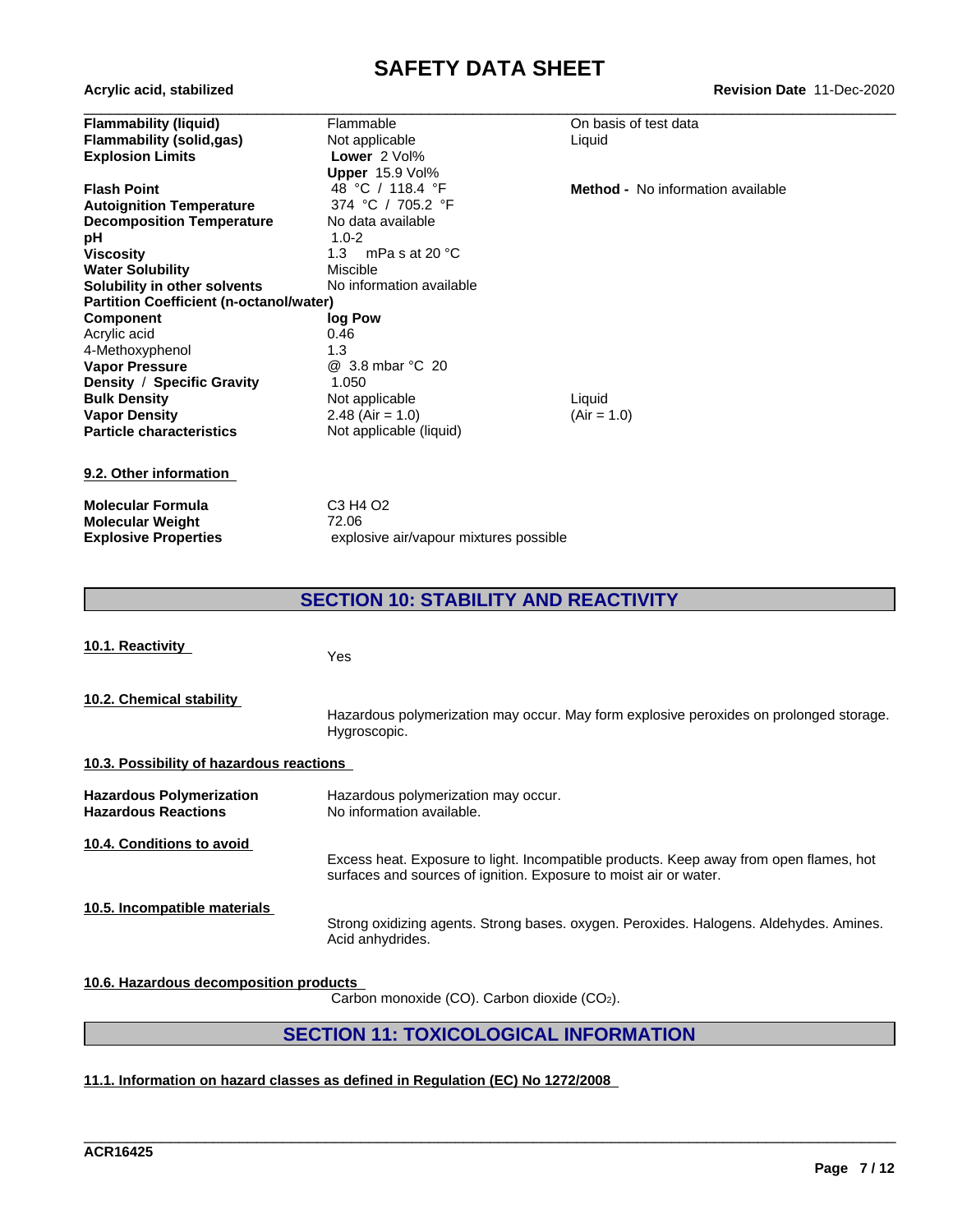\_\_\_\_\_\_\_\_\_\_\_\_\_\_\_\_\_\_\_\_\_\_\_\_\_\_\_\_\_\_\_\_\_\_\_\_\_\_\_\_\_\_\_\_\_\_\_\_\_\_\_\_\_\_\_\_\_\_\_\_\_\_\_\_\_\_\_\_\_\_\_\_\_\_\_\_\_\_\_\_\_\_\_\_\_\_\_\_\_\_\_\_\_\_ **Acrylic acid, stabilized Revision Date** 11-Dec-2020

**Product Information** Harmful by inhalation, in contact with skin and if swallowed

## **(a) acute toxicity;**

| Oral              | Category 4 |  |
|-------------------|------------|--|
| Dermal            | Category 3 |  |
| <b>Inhalation</b> | Category 3 |  |

| Component       | LD50 Oral            | <b>LD50 Dermal</b>               | <b>LC50 Inhalation</b>   |
|-----------------|----------------------|----------------------------------|--------------------------|
| Acrylic acid    | 468-1500 mg/kg (Rat) | >2000 mg/kg (Rabbit)             | I mg/L/4h (Rat)<br>ו .כ< |
| 4-Methoxyphenol | 1600 mg/kg (Rat)     | (Rabbit)<br>LD50<br>, 2000 mg/kg |                          |

| (b) skin corrosion/irritation;                                              | Category 1 A                                                                                                                                                                                                                                                                                                                                                                                 |
|-----------------------------------------------------------------------------|----------------------------------------------------------------------------------------------------------------------------------------------------------------------------------------------------------------------------------------------------------------------------------------------------------------------------------------------------------------------------------------------|
| (c) serious eye damage/irritation;                                          | Category 1                                                                                                                                                                                                                                                                                                                                                                                   |
| (d) respiratory or skin sensitization;<br><b>Respiratory</b><br><b>Skin</b> | Based on available data, the classification criteria are not met<br>Based on available data, the classification criteria are not met                                                                                                                                                                                                                                                         |
| (e) germ cell mutagenicity;                                                 | Based on available data, the classification criteria are not met                                                                                                                                                                                                                                                                                                                             |
| (f) carcinogenicity;                                                        | Based on available data, the classification criteria are not met                                                                                                                                                                                                                                                                                                                             |
|                                                                             | There are no known carcinogenic chemicals in this product                                                                                                                                                                                                                                                                                                                                    |
|                                                                             |                                                                                                                                                                                                                                                                                                                                                                                              |
| (g) reproductive toxicity;<br><b>Reproductive Effects</b>                   | Based on available data, the classification criteria are not met<br>Experiments have shown reproductive toxicity effects on laboratory animals.                                                                                                                                                                                                                                              |
| (h) STOT-single exposure;                                                   | Category 3                                                                                                                                                                                                                                                                                                                                                                                   |
| <b>Results / Target organs</b>                                              | Respiratory system.                                                                                                                                                                                                                                                                                                                                                                          |
| (i) STOT-repeated exposure;                                                 | Based on available data, the classification criteria are not met                                                                                                                                                                                                                                                                                                                             |
| <b>Target Organs</b>                                                        | None known.                                                                                                                                                                                                                                                                                                                                                                                  |
| (j) aspiration hazard;                                                      | Based on available data, the classification criteria are not met                                                                                                                                                                                                                                                                                                                             |
| <b>Other Adverse Effects</b>                                                | See actual entry in RTECS for complete information                                                                                                                                                                                                                                                                                                                                           |
| delayed                                                                     | Symptoms / effects, both acute and Symptoms of overexposure may be headache, dizziness, tiredness, nausea and vomiting.<br>Product is a corrosive material. Use of gastric lavage or emesis is contraindicated.<br>Possible perforation of stomach or esophagus should be investigated. Ingestion causes<br>severe swelling, severe damage to the delicate tissue and danger of perforation. |
| 11.2. Information on other hazards                                          |                                                                                                                                                                                                                                                                                                                                                                                              |

**Endocrine Disrupting Properties** Assess endocrine disrupting properties for human health. This product does not contain any known or suspected endocrine disruptors.

## **SECTION 12: ECOLOGICAL INFORMATION**

\_\_\_\_\_\_\_\_\_\_\_\_\_\_\_\_\_\_\_\_\_\_\_\_\_\_\_\_\_\_\_\_\_\_\_\_\_\_\_\_\_\_\_\_\_\_\_\_\_\_\_\_\_\_\_\_\_\_\_\_\_\_\_\_\_\_\_\_\_\_\_\_\_\_\_\_\_\_\_\_\_\_\_\_\_\_\_\_\_\_\_\_\_\_

## **12.1. Toxicity**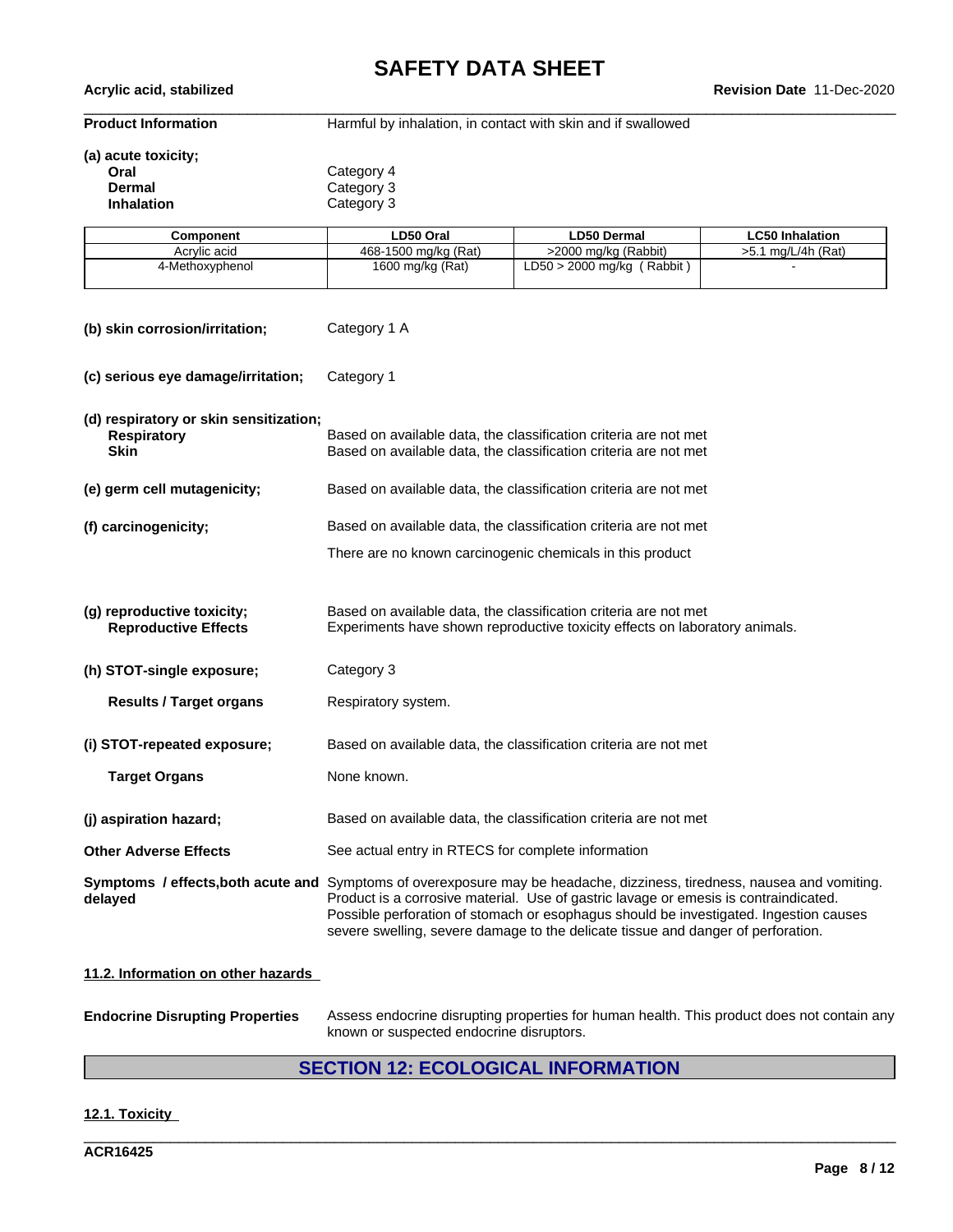**Ecotoxicity effects** The product contains following substances which are hazardous for the environment. Very toxic to aquatic organisms.

| Component       | <b>Freshwater Fish</b>                                                                                                                 | <b>Water Flea</b>                          | <b>Freshwater Algae</b>                                                                                                |
|-----------------|----------------------------------------------------------------------------------------------------------------------------------------|--------------------------------------------|------------------------------------------------------------------------------------------------------------------------|
| Acrylic acid    | $LC50: = 222$ mg/L, 96h<br>semi-static (Brachydanio rerio)                                                                             | $EC50: = 95$ mg/L, 48h (Daphnia)<br>magna) | $EC50: = 0.17$ mg/L, 96h<br>(Pseudokirchneriella subcapitata)<br>$EC50: = 0.04$ mg/L, 72h<br>(Desmodesmus subspicatus) |
| 4-Methoxyphenol | $LC50: = 28.5$ mg/L, 96h<br>flow-through (Oncorhynchus<br>mvkiss)<br>$LC50: = 84.3$ mg/L, 96h<br>flow-through (Pimephales<br>promelas) |                                            |                                                                                                                        |

| Component       | <b>Microtox</b>                                                                    | <b>M-Factor</b> |
|-----------------|------------------------------------------------------------------------------------|-----------------|
| Acrylic acid    |                                                                                    |                 |
| 4-Methoxyphenol | $EC50 = 3.66$ mg/L 5 min<br>$EC50 = 4.30$ mg/L 15 min<br>$EC50 = 4.61$ mg/L 30 min |                 |

**12.2. Persistence and degradability** Readily biodegradable Miscible with water, Persistence is unlikely, based on information available. **Degradation in sewage treatment plant** Contains substances known to be hazardous to the environment or not degradable in waste water treatment plants.

### **12.3. Bioaccumulative potential** Bioaccumulation is unlikely

| Component                | Pow<br>loc | I factor (BCF)<br><b>Bioconcentration</b> |
|--------------------------|------------|-------------------------------------------|
| Acrylic acid             | 0.46       | N٥<br>data available                      |
| hoxvphenoi<br>-Meth<br>" | ں،         | a available<br>No data                    |

| The product is water soluble, and may spread in water systems.<br>. Will likely be mobile in the<br>environment due to its water solubility. Highly mobile in soils |
|---------------------------------------------------------------------------------------------------------------------------------------------------------------------|
| Substance is not considered persistent, bioaccumulative and toxic (PBT) / very persistent<br>and very bioaccumulative (vPvB).                                       |
| This product does not contain any known or suspected endocrine disruptors                                                                                           |
| This product does not contain any known or suspected substance<br>This product does not contain any known or suspected substance                                    |
|                                                                                                                                                                     |

## **SECTION 13: DISPOSAL CONSIDERATIONS**

### **13.1. Waste treatment methods**

| Waste from Residues/Unused    | Waste is classified as hazardous. Dispose of in accordance with the European Directives                                                                                                                                                        |
|-------------------------------|------------------------------------------------------------------------------------------------------------------------------------------------------------------------------------------------------------------------------------------------|
| <b>Products</b>               | on waste and hazardous waste. Dispose of in accordance with local regulations.                                                                                                                                                                 |
| <b>Contaminated Packaging</b> | Dispose of this container to hazardous or special waste collection point. Empty containers<br>retain product residue, (liquid and/or vapor), and can be dangerous. Keep product and<br>empty container away from heat and sources of ignition. |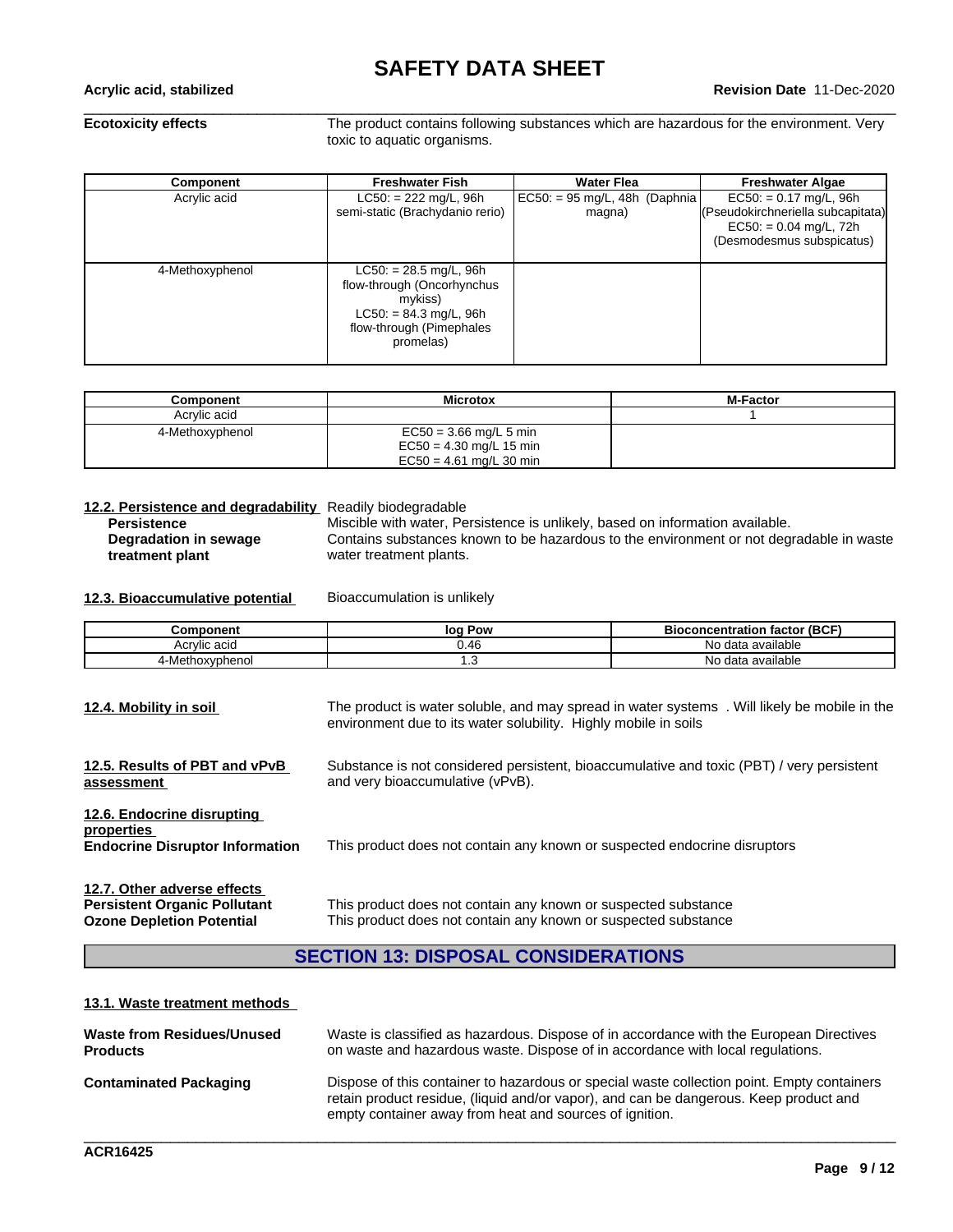| <b>Revision Date 11-Dec-2020</b>                                                                                                                                                                                                                                                                                                                    |
|-----------------------------------------------------------------------------------------------------------------------------------------------------------------------------------------------------------------------------------------------------------------------------------------------------------------------------------------------------|
| According to the European Waste Catalog, Waste Codes are not product specific, but<br>application specific.                                                                                                                                                                                                                                         |
| Do not flush to sewer. Waste codes should be assigned by the user based on the<br>application for which the product was used. Can be landfilled or incinerated, when in<br>compliance with local regulations. Do not empty into drains. Large amounts will affect pH<br>and harm aquatic organisms. Do not let this chemical enter the environment. |
| <b>SECTION 14: TRANSPORT INFORMATION</b>                                                                                                                                                                                                                                                                                                            |
| European Waste Catalogue (EWC)                                                                                                                                                                                                                                                                                                                      |

### **IMDG/IMO**

| 14.1. UN number                  | <b>UN2218</b>                 |
|----------------------------------|-------------------------------|
| 14.2. UN proper shipping name    | ACRYLIC ACID, STABILIZED      |
| 14.3. Transport hazard class(es) | 8                             |
| <b>Subsidiary Hazard Class</b>   | 3                             |
| 14.4. Packing group              | H                             |
| ADR_                             |                               |
| 14.1. UN number                  | <b>UN2218</b>                 |
| 14.2. UN proper shipping name    | ACRYLIC ACID, STABILIZED      |
| 14.3. Transport hazard class(es) | 8                             |
| <b>Subsidiary Hazard Class</b>   | 3                             |
| 14.4. Packing group              | П                             |
| <u>IATA</u>                      |                               |
| 14.1. UN number                  | <b>UN2218</b>                 |
| 14.2. UN proper shipping name    | ACRYLIC ACID, STABILIZED      |
| 14.3. Transport hazard class(es) | 8                             |
| <b>Subsidiary Hazard Class</b>   | 3                             |
| 14.4. Packing group              | П                             |
| 14.5. Environmental hazards      | Dangerous for the environment |

Product is a marine pollutant according to the criteria set by IMDG/IMO

**14.6. Special precautions for user** No special precautions required

**14.7. Maritime transport in bulk** Not applicable, packaged goods

**according to IMO instruments**

## **SECTION 15: REGULATORY INFORMATION**

#### **15.1. Safety, health and environmental regulations/legislation specific for the substance or mixture**

#### **International Inventories**

X = listed, Europe (EINECS/ELINCS/NLP), U.S.A. (TSCA), Canada (DSL/NDSL), Philippines (PICCS), China (IECSC), Japan (ENCS), Australia (AICS), Korea (ECL).

| Component       | <b>EINECS</b> | <b>ELINCS</b> | <b>NLP</b> | <b>TSCA</b> | <b>DSL</b> | <b>NDSL</b> | <b>PICCS</b> | <b>ENCS</b> | <b>IECSC</b> | <b>AICS</b> | <b>KECL</b> |
|-----------------|---------------|---------------|------------|-------------|------------|-------------|--------------|-------------|--------------|-------------|-------------|
| Acrylic acid    | 201-177-9     | -             |            |             |            |             | , ,          | $\lambda$   | ↗            |             | KE-2944     |
|                 |               |               |            |             |            |             |              |             |              |             | -           |
| 4-Methoxyphenol | 205-769-8     | $\sim$        |            |             |            |             | , ,          | ↗           |              |             | KE-2335     |
|                 |               |               |            |             |            |             |              |             |              |             |             |

Regulation (EC) No 649/2012 of the European Parliament and of the Council of 4 July 2012 concerning the export and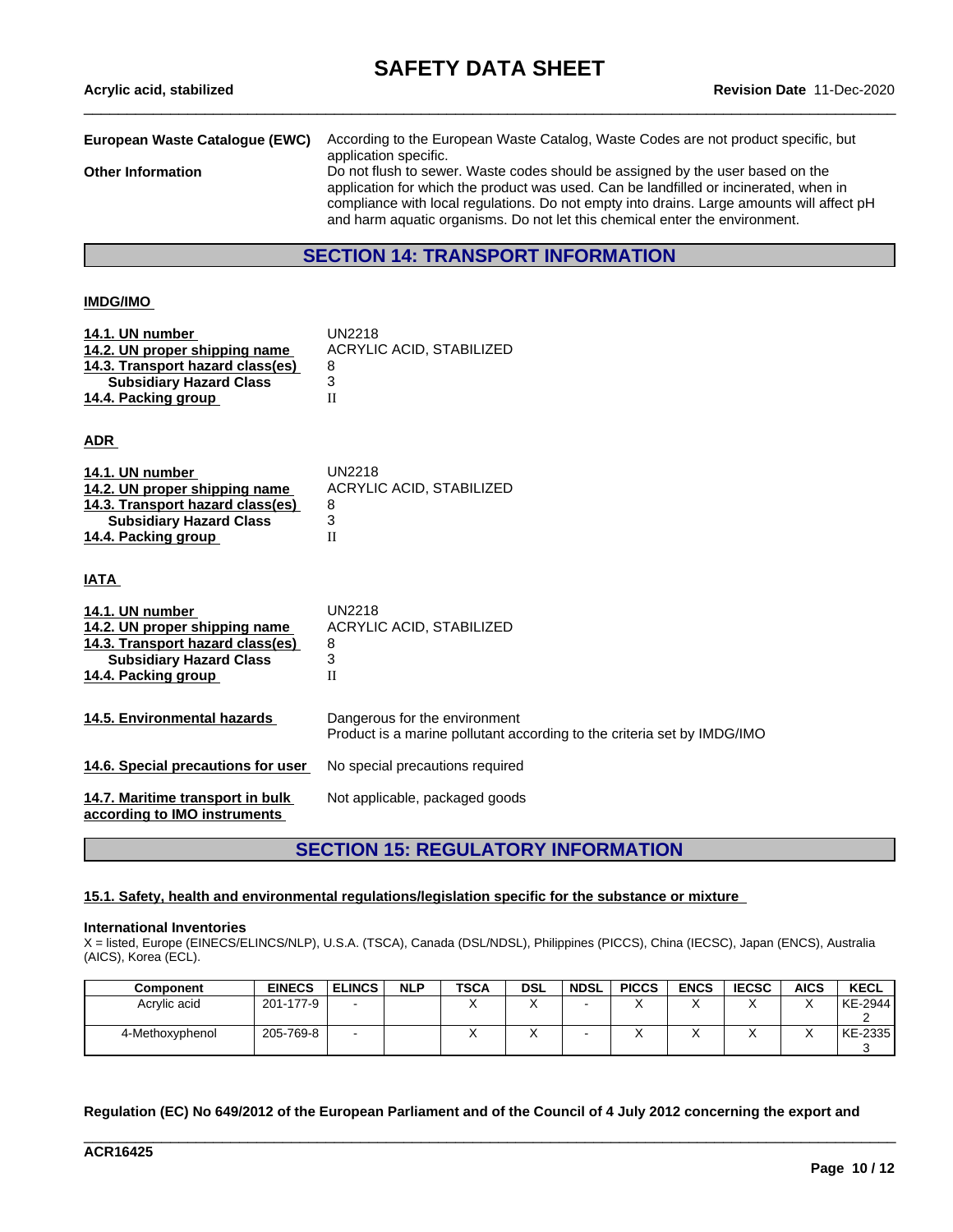## **import of dangerous chemicals**

Not applicable

#### **National Regulations**

**WGK Classification** See table for values

| Component          | <b>Water Classification</b><br><b>NwVwS</b><br>ermanvث | <b>Luft Class</b><br>T A -I<br>Germany         |
|--------------------|--------------------------------------------------------|------------------------------------------------|
| Acrylic acid       | WGK 2                                                  | Class<br>' (Massenkonzentration)<br>ma/m<br>∠∪ |
| hoxvpheno<br>4-Met | WGK <sup>-</sup>                                       |                                                |

| Component      | - INRS (Tables of occupational diseases)<br>France                                                                                                                                          |
|----------------|---------------------------------------------------------------------------------------------------------------------------------------------------------------------------------------------|
| -Methoxyphenol | - RG 65<br>.TMP`<br>`ableaux<br>x des maladies professionnelles /                                                                                                                           |
| $\blacksquare$ | $T_{\text{eff}}$ and of $\bigcap_{i=1}^n A_i$ is the second of the second of the second $\bigcap_{i=1}^n A_i$ and $\bigcap_{i=1}^n A_i$ and $\bigcap_{i=1}^n A_i$ and $\bigcap_{i=1}^n A_i$ |

**UK** - Take note of Control of Substances Hazardous to Health Regulations (COSHH) 2002 and 2005 Amendment

### **15.2. Chemical safety assessment**

A Chemical Safety Assessment/Report (CSA/CSR) has not been conducted

**SECTION 16: OTHER INFORMATION**

#### **Full text of H-Statements referred to undersections 2 and 3**

- H226 Flammable liquid and vapor
- H302 Harmful if swallowed
- H312 Harmful in contact with skin
- H314 Causes severe skin burns and eye damage
- H317 May cause an allergic skin reaction
- H318 Causes serious eye damage
- H319 Causes serious eye irritation
- H332 Harmful if inhaled
- H335 May cause respiratory irritation
- H400 Very toxic to aquatic life

#### **Legend**

**EINECS/ELINCS** - European Inventory of Existing Commercial Chemical **DSL/NDSL** - Canadian Domestic Substances List/Non-Domestic Substances/EU List of Notified Chemical Substances<br> **PICCS** - Philippines Inventory of Chemicals and Chemical Substances<br> **ENCS** - Japanese Existing and New Chemical Substances **PICCS** - Philippines Inventory of Chemicals and Chemical Substances **IECSC** - Chinese Inventory of Existing Chemical Substances **AICS** - Australian Inventory of Chemical Substances **KECL** - Korean Existing and Evaluated Chemical Substances **NZIoC** - New Zealand Inventory of Chemicals

WEL - Workplace Exposure Limit<br>**ACGIH** - American Conference of Governmental Industrial Hygienists **IARC** - International Agency for Research on Cancer **ACGIH** - American Conference of Governmental Industrial Hygienists

**RPE** - Respiratory Protective Equipment

- 
- 

**ADR** - European Agreement Concerning the International Carriage of Dangerous Goods by Road **IMO/IMDG** - International Maritime Organization/International Maritime

Dangerous Goods Code **OECD** - Organisation for Economic Co-operation and Development **BCF** - Bioconcentration factor **VOC** (volatile organic compound)

**Key literature references and sources for data**

https://echa.europa.eu/information-on-chemicals

**CAS** - Chemical Abstracts Service **TSCA** - United States Toxic Substances Control Act Section 8(b) Inventory

Substances List

**DNEL** - Derived No Effect Level Predicted No Effect Concentration (PNEC) **LC50** - Lethal Concentration 50% **EC50** - Effective Concentration 50% **NOEC** - No Observed Effect Concentration **POW** - Partition coefficient Octanol:Water **PBT** - Persistent, Bioaccumulative, Toxic **vPvB** - very Persistent, very Bioaccumulative

> **ICAO/IATA** - International Civil Aviation Organization/International Air Transport Association **MARPOL** - International Convention for the Prevention of Pollution from Ships<br>**ATE** - Acute Toxicity Estimate